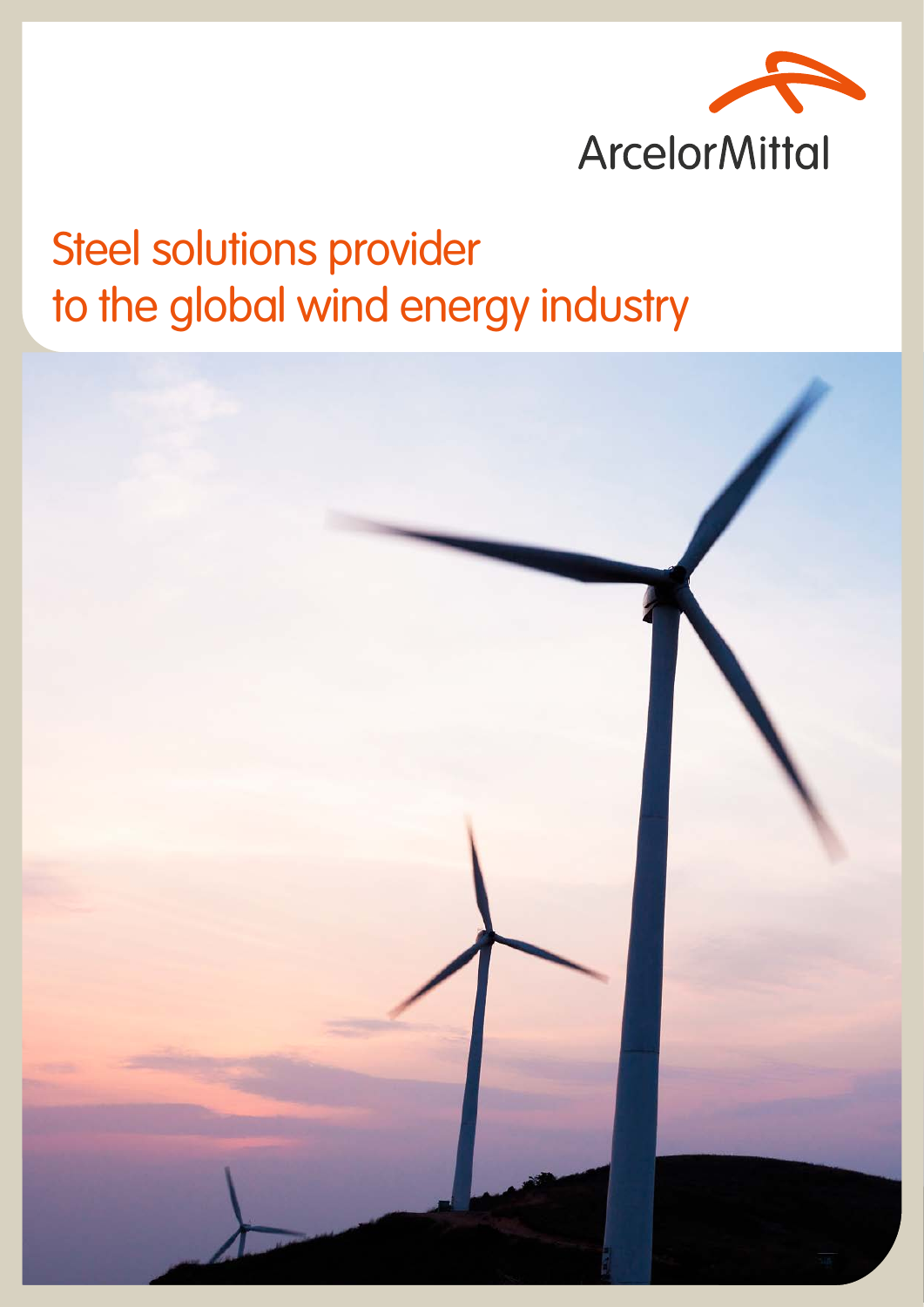## What is your turbine's carbon footprint?

### **ArcelorMittal** thinks green.

#### Sustainability mindset

ArcelorMittal is constantly developing new technologies which improve the sustainability of our products and business practices. We work in close partnership with our customers to help them achieve their environmental goals through innovative steel solutions.

As an international company, ArcelorMittal is fully engaged in global efforts to reduce greenhouse gas emissions and mitigate their impact. As a natural, permanent material, steel is the ideal product to meet the challenge of providing sustainable solutions for the future.

We manage our production facilities in a responsible way and with the objective of reducing our CO $_{\tiny 2}$  emissions and increasing the energy efficiency of our operations.

Steel is used to create more than 80% of the components required to build a typical wind turbine. Valued for its strength, flexibility and durability in the field, steel is also 100% recyclable, making wind energy truly renewable.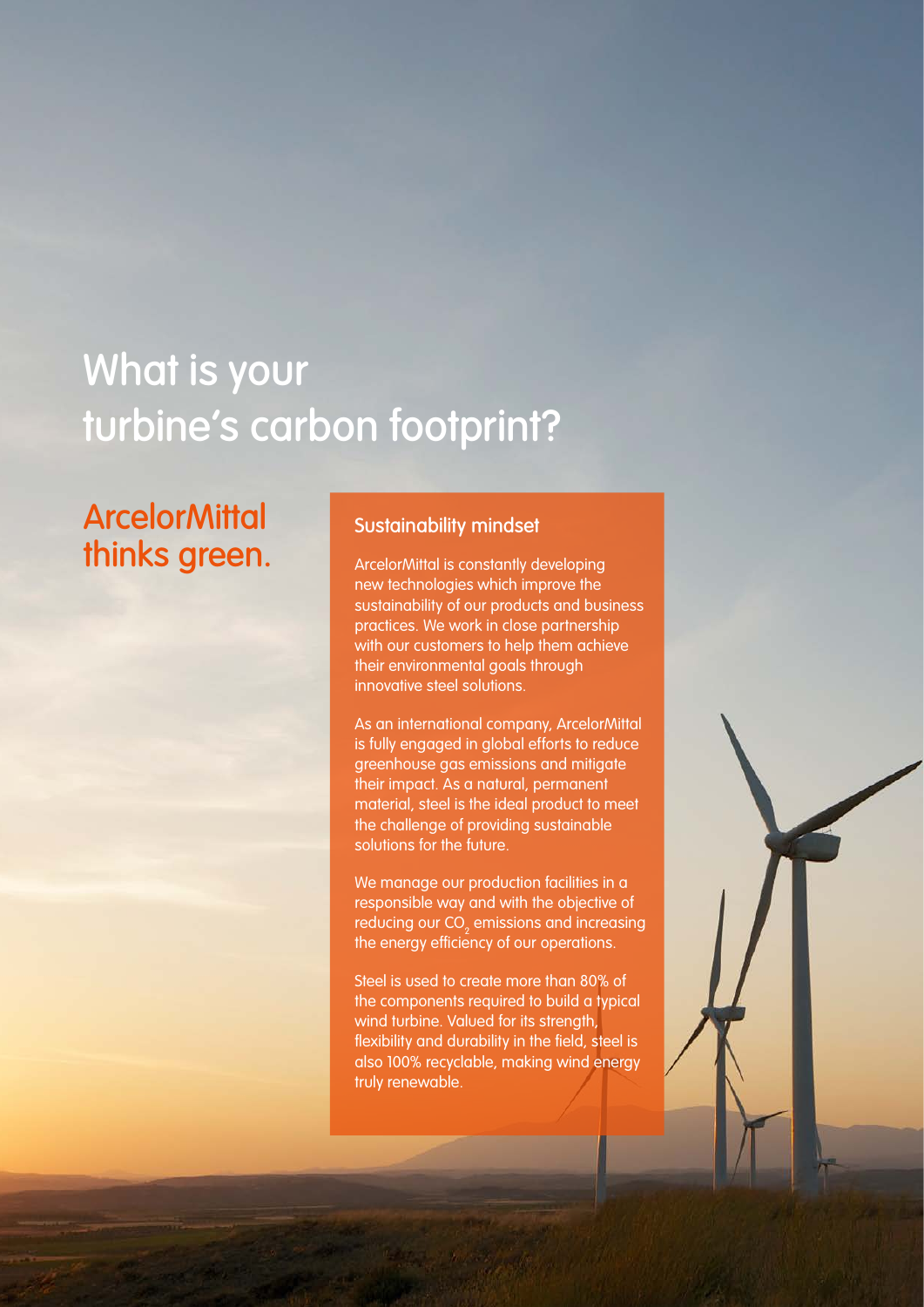## What are your wind turbines made of ?

#### Creating wind power solutions for the future

At ArcelorMittal we know a lot about steel. Our R&D department includes more than 1,300 world-class researchers located in 11 laboratories around the globe. Their experience and knowledge of steel enables ArcelorMittal to support our customers who are developing new solutions to meet the challenges they face.

We provide a multidisciplinary and specialised range of expertise for wind turbine towers and foundations. Our integrated knowledge of materials, design and fabrication processes is available to our customers.

ArcelorMittal's full engineering approach begins with characterisation of materials and continues through to component testing.



*Welding laboratory:* research. *Multi-wire Submerged Arc Welding (SAW)*



*Finite elements method*

In-house equipment is available to test new techniques such as improved welding methods.

With our modelling and simulation tools, ArcelorMittal can offer solutions for your design and engineering challenges while ensuring your turbines achieve maximum efficiency.

Our active collaboration with certification institutes helps to ensure the relevance of our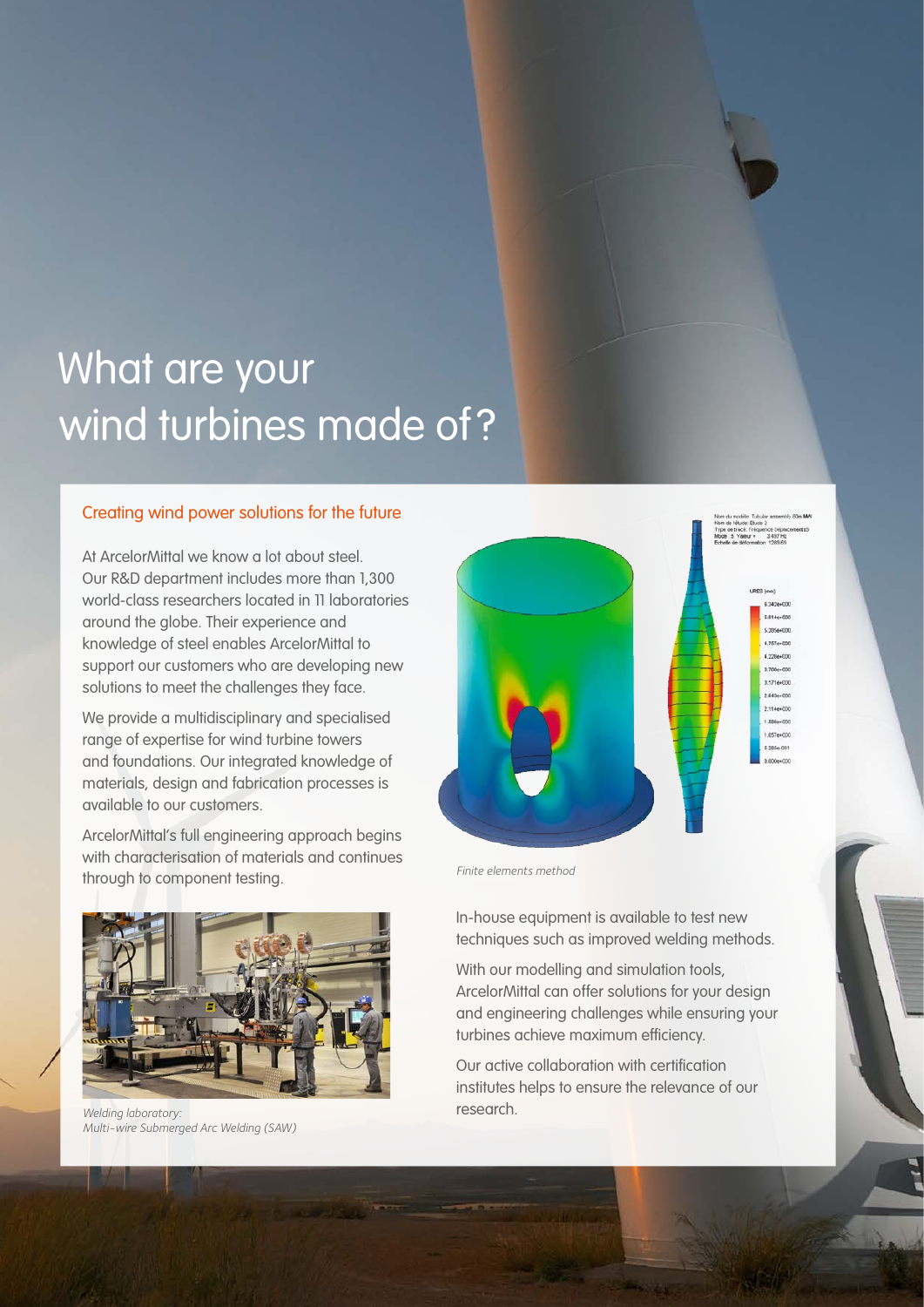## Who can support you on the road to success ?

#### ArcelorMittal offers

our wind turbine customers a:

- Global presence to support your projects
- Wide range of steels for all components of a wind tower
- Comprehensive research and development approach to help you develop new solutions.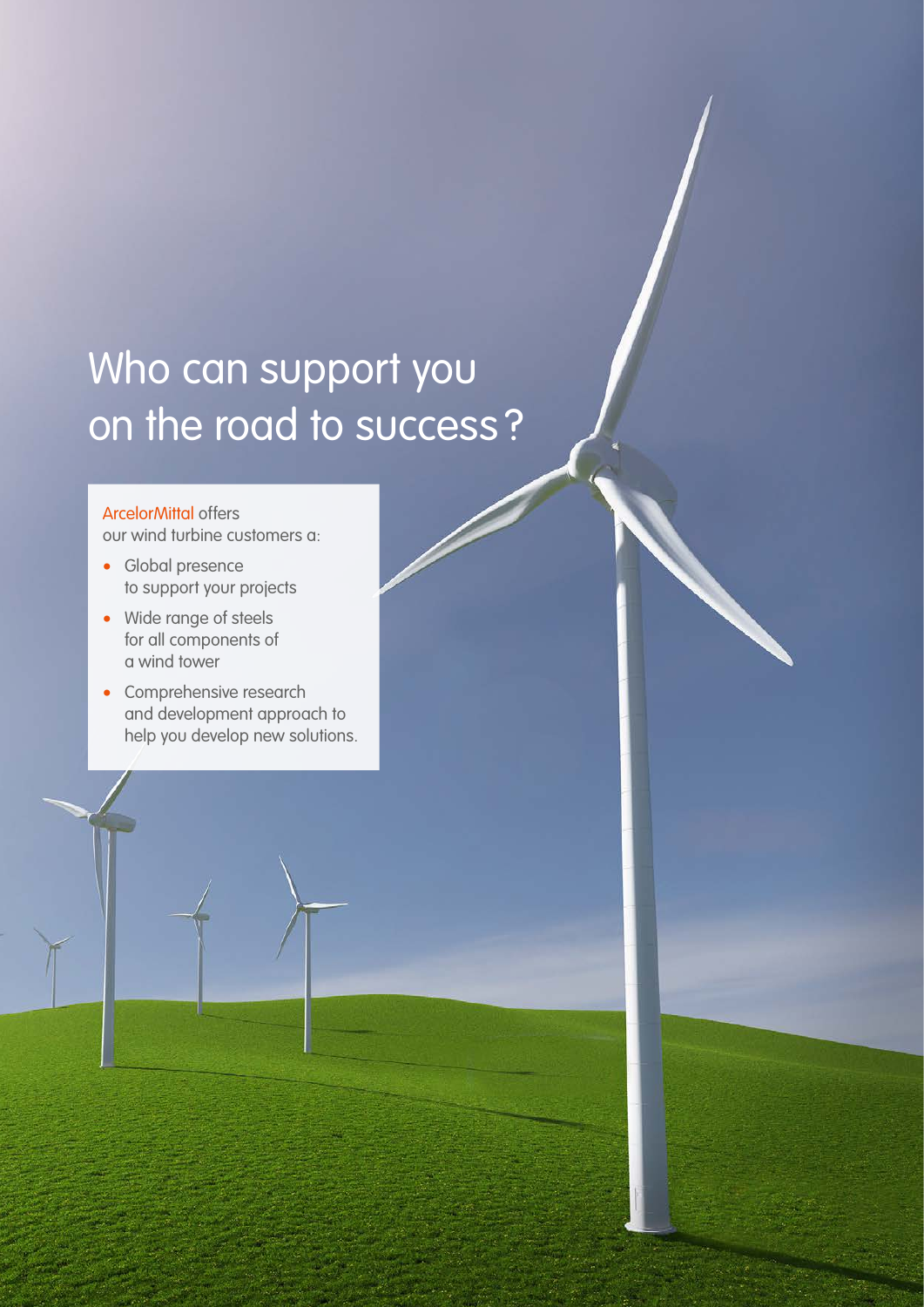

## Where are your turbine components produced?

#### ArcelorMittal: a worldwide presence

ArcelorMittal produces an extensive portfolio of steels which are used in the major components of a wind turbine.

Our worldwide industrial operations are strategically located with easy access to sea routes. They are backed by an international sales and distribution network which is an asset for all parts of the wind energy supply chain.

# Ruhro danao Zumarrad **Burns Harbor**

ArcelorMittal has a global footprint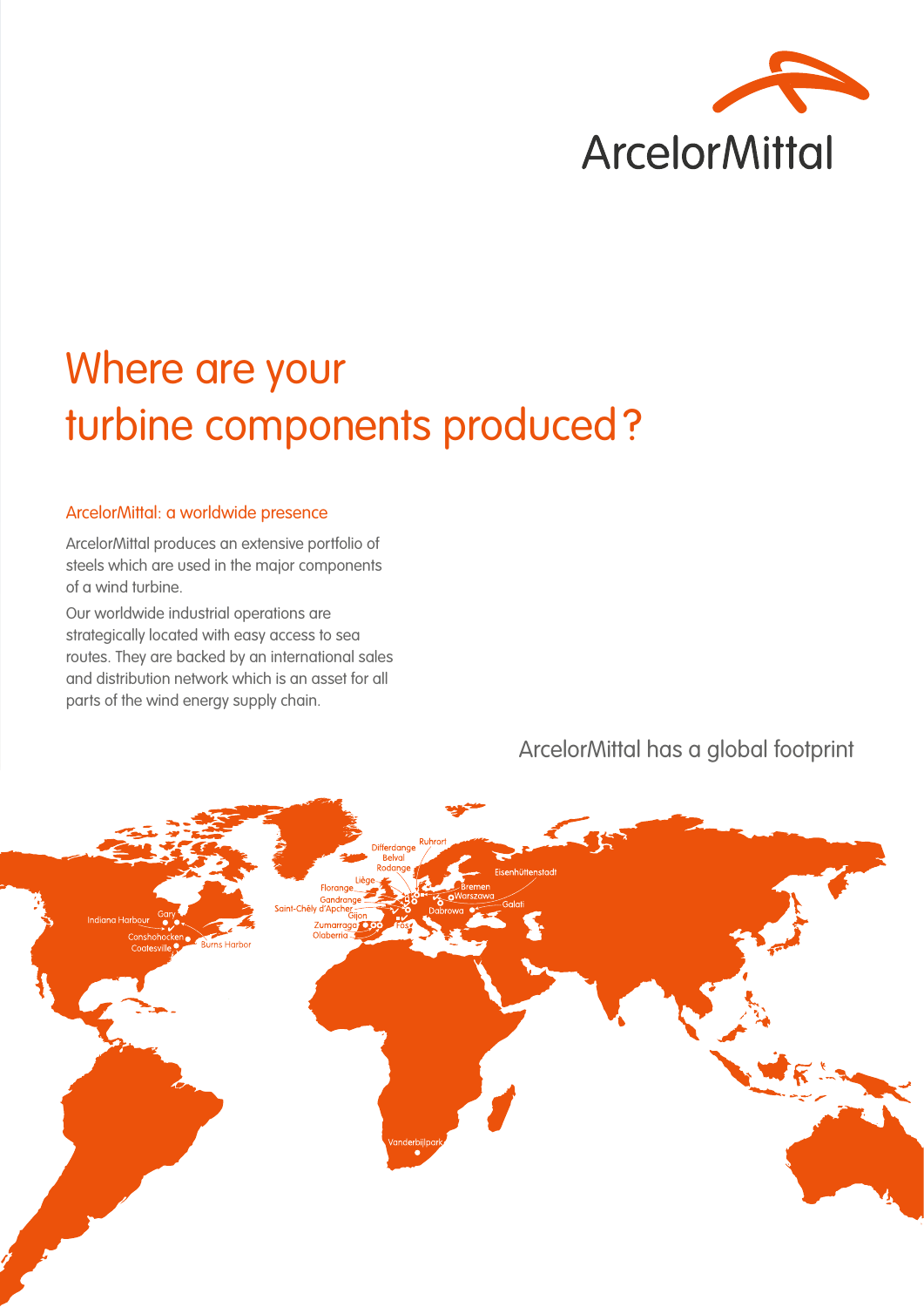#### We're here to help you

Quarto plate, hot rolled coils, electrical steels, SBQ steels, merchant bars, beams

#### Flat Carbon Europe

*http://industry.arcelormittal.com/energy fce.technical.assistance@arcelormittal.com*

#### Long Carbon Europe

*http://sections.arcelormittal.com sections.tecom@arcelormittal.com*

#### ArcelorMittal Ringmill

*http://www.arcelormittalringmill.be qualite@arcelormittalringmill.be*

#### Credits

Photos by ArcelorMittal, Philippe Vandenameele, Miysis and Ubiquity, Shutterstock – zhu difeng, majeczka, pedrosala.

#### Copyright

All rights reserved. No part of this publication may be reproduced in any form or by any means whatsoever, without prior written permission from ArcelorMittal.

Care has been taken to ensure that the information in this publication is accurate, but this information is not contractual. ArcelorMittal and any other ArcelorMittal Group company do not therefore accept any liability for errors or omissions or any information that is found to be misleading.

As this document may be subject to change at any time, please consult the latest information in the product document centre at www.arcelormittal.com/industry